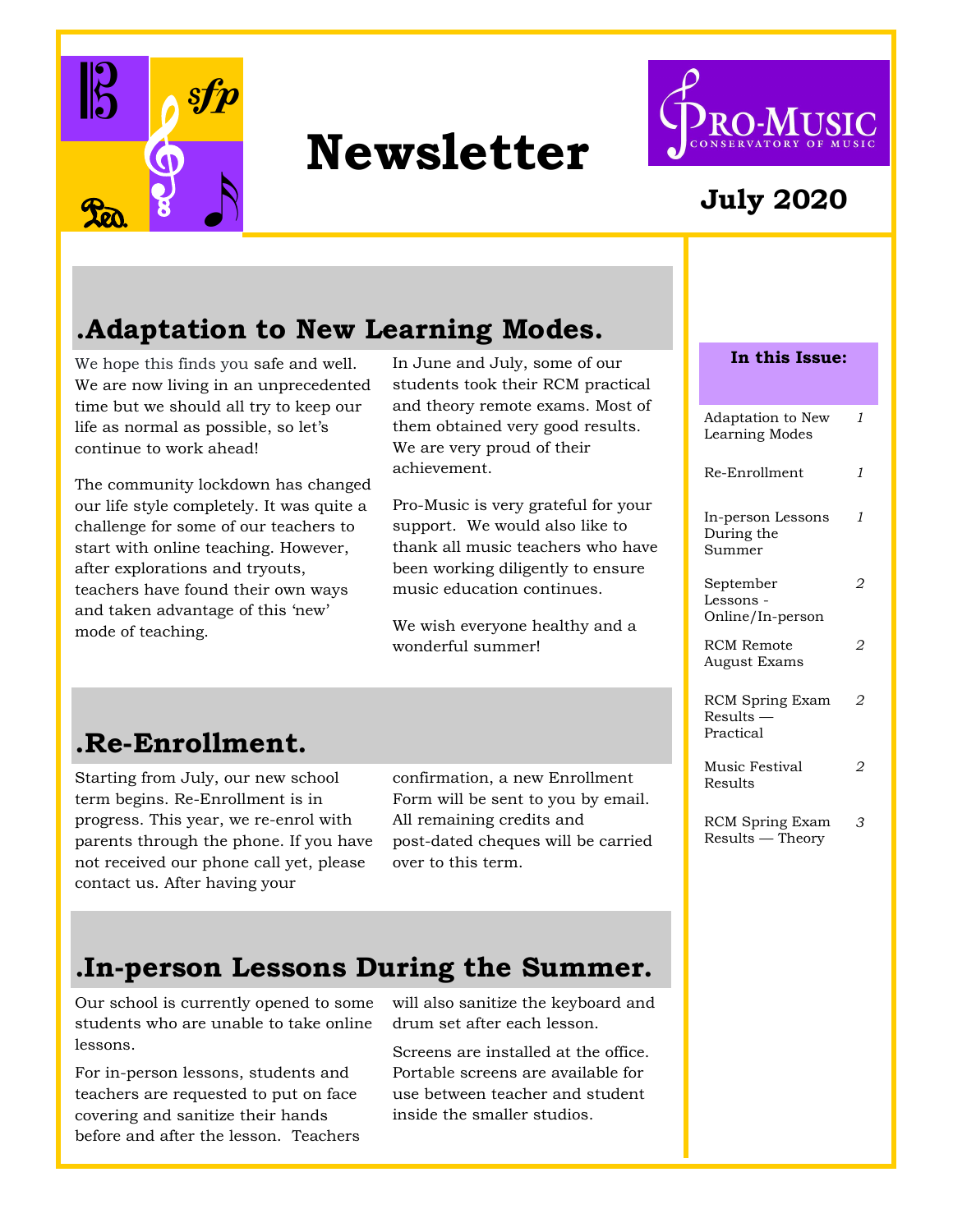#### **.September Lessons | Online or In-person.**

Our school has tentatively planned to resume lessons in September. However, the plan is subject to change. Please check the school's website at the end of August.

**Theory Classes** - Both online and in-person classes are available. You may pick up the pamphlet at the school or visit www.pro-music.ca for details.

**Music Adventure** - To be confirmed at the end of August

**Music Development** - To be confirmed at the end of August

**Other Private Instrumental Lessons** - Online / In-Person. Please check with the school.



#### **.RCM Remote Exams for August Session.**

#### zoom

As ongoing uncertainty surrounding COVID-19 continues, the safety of students, parents, teachers and examiners remains a priority. For this reason, RCM has announced that all practical and theory exams for the August Session will be taken place remotely.

### **.RCM Practical Exam Results | 2020 Spring Session.**

| <b>Name of Student</b> | Subject / Level          | <b>Marks</b> | <b>Teacher</b>  |
|------------------------|--------------------------|--------------|-----------------|
| B. Chen                | Level 9 Keyboard Harmony | 99%          | Jennia Lutov    |
| Benson He              | Level 1 Guitar           | 92%          | Mike Bodnarczuk |
| T. Kako                | Level 2 Piano            | 91%          | Natalie Ko      |

#### **.OMFA 2020 Virtual Provincial Festival.**

| <b>Name of Student</b> | Subject / Level      | <b>Place</b>         | <b>Teacher</b> |
|------------------------|----------------------|----------------------|----------------|
| Rishana Senthan        | Piano Level 6 List B | Honourable Mentioned | Jennia Lutov   |